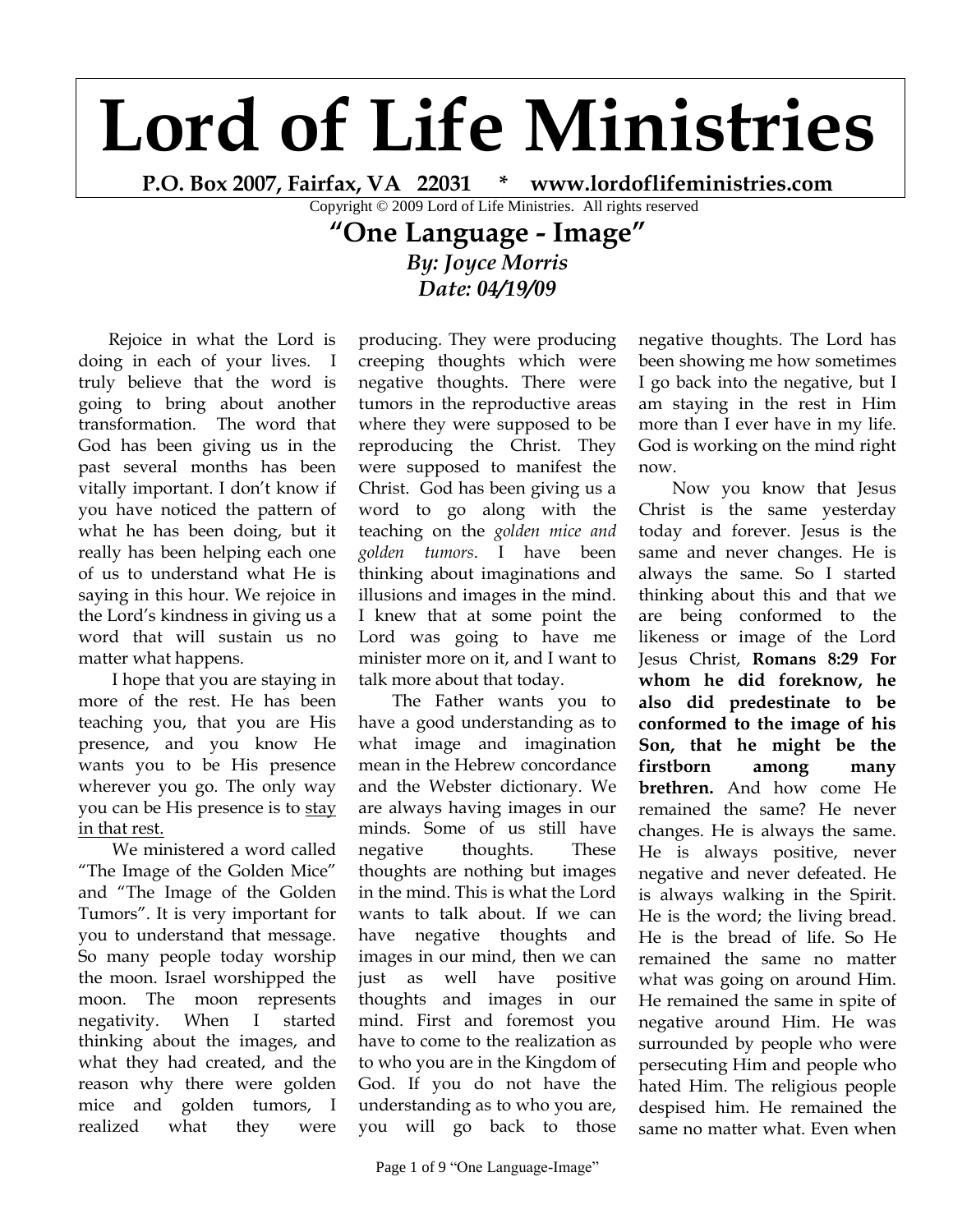Lazarus died, He remained the same. It was because He knew who He was and He always identified with the word. He is the word, and we are being conformed to His likeness. That means we are becoming the word. **Heb. 13:8 Jesus Christ the same yesterday, and today, and forever.**

What I want you to get a hold of is that you are to identify with who you are in Christ, and realize what God is doing. I taught you before that we have been body, soul and spirit in that order. He is bringing you back to spirit where you understand that you are spirit then soul and body. Jesus understood that His body was not who He was and that He was in the world but not of the world. He understood that His citizenship was in that heavenly state in His mind and He walked in that heavenly state in His mind all the time. We do not see anything written about the eighteen years that God worked on Him, from the age of twelve to the age of thirty. At age twelve He had the realization of who He was and what He was here for, and that was to do the will of the Father. He remains the same and will always be the same. He is not moved and He is creating a people in His likeness and His image who will not be moved. We identify with the body too much! Hello!

We identify with feelings too much. and the senses are what distracts you and gets you off track. The Father has given you your five senses, but He wants you to control them. He wants His Spirit and His word to cover the senses and to rule over them. The senses are not to rule over

you. He wants His word and His Spirit to over shadow your mind all the time, and as you allow this He can operate out of you. None of us are there yet. I am not even there yet. But I am so glad to see that God wants us to begin to get a hold of the image, and that image is His word. The word of God is an image. It is a thing. I taught you this before. It is a thing and it comes out of the Spirit of the Lord. It is a living word. It is alive! It is alive! It is so powerful.

I am excited and I want to get you fired up today! Now you keep pulling it out of me and we are all going to get fired up. I saw something in the word and I got so excited. Oh man, if we can really get a hold of this and become this, Lord have mercy! I got to thinking more and more about images and how I need to get the right image in my mind.

Do you know that you can have the wrong image in your mind, and not even know it? That is why the Lord says to examine yourselves, **II Cor. 13:5.** The Bible says to examine yourselves to see if you be in the faith, because the word is faith, and sometimes we need to examine ourselves to see if we are in that state of faith; walking in the realm of the spirit, and having it all together. It is all intertwined with the word and the spirit. The word image is a reproduction of the form of someone, or a sculpture; likeness; a form duplicated. God is duplicating Himself in you and me. I really do believe that when we begin to change the image in our mind, of the way we are thinking, and where our thoughts are negative, and begin to line up with the word of God, something

has to happen on the outside. Come on; hear what I am saying! Something has to happen on the outside of us when we start changing the image and the thoughts and the thinking that we have on the inside. Something has to take place. Oh, I can't wait! I can't wait! I can't wait! Now back to the definition of image. *It says to form a mental picture, negative or positive.* Now the Hebrew word for imagination means, a form of conception; conceiving. Many times we conceive the wrong image and sometimes a person can give you an image on the outside of you, and you believe that image, and it becomes real and true in your life. To give you an example, an individual told me that a person went to the doctor and was told that he needed a blood test done because he had aids. He went home and committed suicide and when the test came in it showed that he did not have aids. This is a true story. I want you to get a hold of this. He went home and committed suicide, because of that seed that came out of that person's mouth which created an image in his mind, and he believed it. So he killed himself over a lie; an image that he created from someone else's words.

 He took it and believed it. People are going crazy in the world today. They are angry and are doing all kinds of bazaar things, because of the imaginations and illusions in the mind, because they don't have the word of God. They don't have God's word to sustain them. The only thing that is going to sustain you and me is His word. It is the word of the Lord that will keep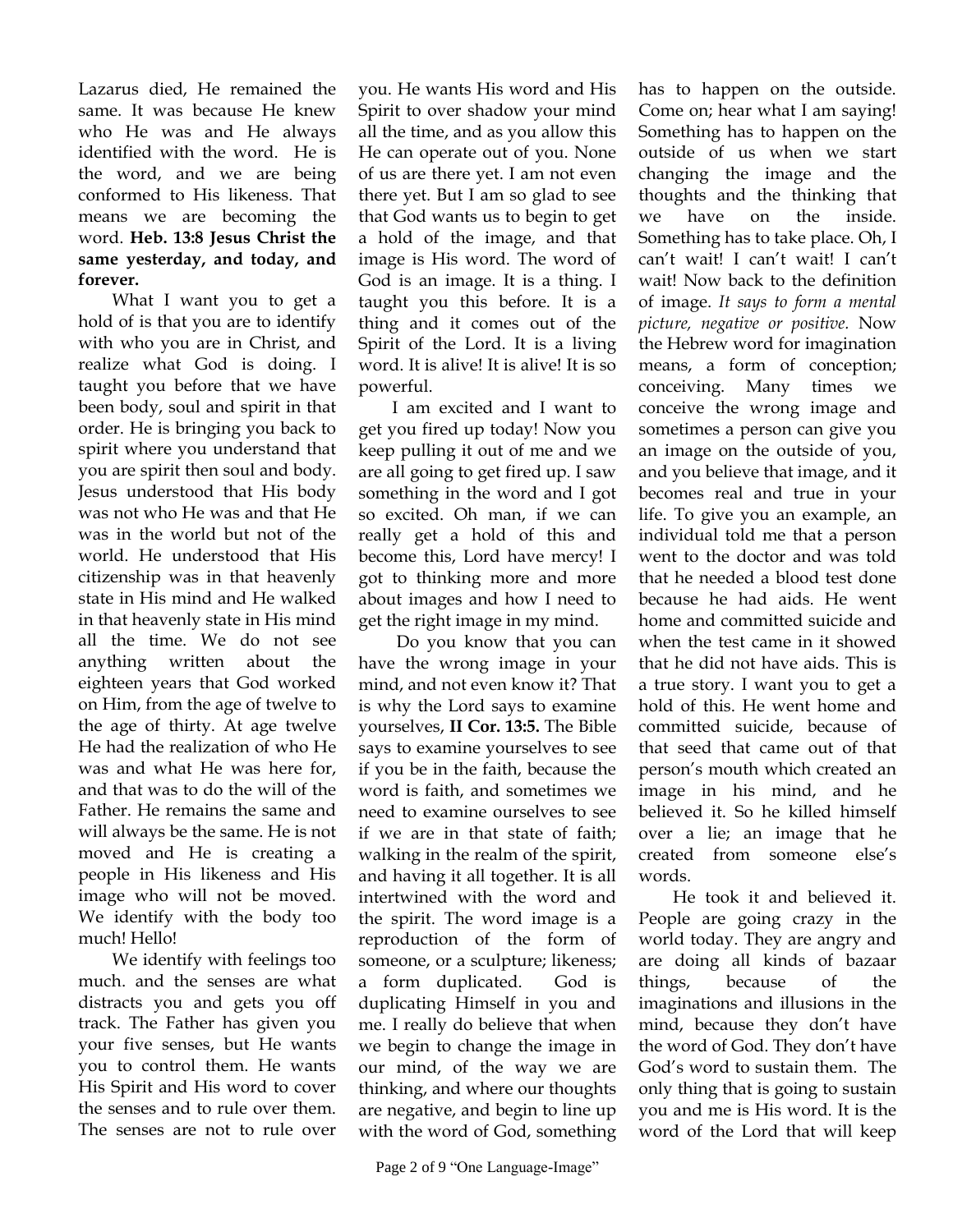you, because you have every kind of image all around you.

Why do you think that such evil is going on all around in the world? It is because there are images being portrayed all the time. Why do you think there is continuous buying and selling? It is because of advertisement. It creates images in the mind. They know that you will come and buy. Come on, hear what I am saying! Television advertisements are creating images in the mind. OH LORD! Back to the Webster dictionary: conception. So I am to conceive the word of God. Let's go to **II Cor. 4:3-4** it reads, **but if our gospel be hidden, it is hidden to them that are lost. Why is it hidden?** It is hidden because God is trying to get some people to be the living word. **V. 4**  says; **in whom the God of this age has blinded the minds of them who believe not.** When you do not believe the word of the Lord, and you do not believe what God has told you, it is the god of this world that has caused you to not believe, and it is a lie; it is deception. I WANT YOU TO GET THIS! It goes on down and says; **lest the light of this glorious gospel of Christ** … So the word is the light. You are the light of this world, and so how can you be the light of the world if the light is hidden underneath all these negative thoughts? It can't be! We have to replace negative thoughts with God's word.

 I will use myself as an example. I had abscessed teeth that affected my whole body. There were times that I couldn't even stand up, and others had to help me. After baptizing many of you, you had to help me up the

stairs. I had dizzy spells and I was really going through it. God told me that my body could not dictate to me. He said you have got to let me stand up inside of you and just keep on going. COME ON HEAR WHAT I AM SAYING! Doctors were saying that there is no way you can make it. You can't make it. Not with so many teeth poisoning your body. BUT GUESS WHAT? God said you will make it! He spoke to me and said, "You will live and you will share and declare the works of the Lord" I held on to that scripture and kept speaking to my body and I am still speaking to it when I need to come against a physical problem. I noticed a guy at the gym. He was going very fast on the treadmill. I looked at him and saw the image of what he was doing. That image came in my mind and I said, "I will be doing that. I will be doing that. I know I will be doing that. I know I am going to be doing that." And guess what? I get up there now and I go very fast! People look at me and say, "How do you do that? I do it because of Christ. I do it because of my Lord and Savior. There was an image that God created in my mind and I really began to believe the word of the Lord. You have to believe what God says no matter what is out there telling you the opposite. You have to see it in your mind. Whatever your need is, you need to get in the word. If you need a job or if you need healing; whatever your need, you need to get in the word and ask the Lord to speak to you from His word and you need to plant it in your mind. You need to picture it in your mind and when the enemy comes with negative thoughts, be ready with the word.

The enemy works in the feeling realm and in the sense realm. HEAR WHAT I AM SAYNG! You may hear; "you are not going to get a job" or "look what happened to you" or "they did not call you back." But don't listen to that. God allows it and is testing you. He is saying, "When are they going to believe me? When are they going to trust me?" Let's go back to **II Cor. 4:4 In whom the god of this world hath blinded the minds of them which believe not, lest the light of the glorious gospel of Christ, who is the image of God, should shine unto them.**  This really jumped out at me…..**who believes not lest the light of the glorious gospel of Christ who is the image of God.** That living word is the image of God. That is why He didn't move. That living word is the nature of God. Yes it takes the fire to get you there and let me tell you, sometimes God does what He does here to break things off. But if you are not becoming the word you are not going to be able to stand. HEAR WHAT I AM SAYNG! We have to become it. You need not only to have the right picture in your mind, but you also have to have the right image in your mind. The right image replaces the wrong image with the word of God. With God's word you will be able to see the right image in your mind. I JUST GET SO EXCITED!

When I saw this guy on the treadmill at the gym, I said within myself, okay Lord, I know there are times that you are telling me that I need to speak the word and share out loud, and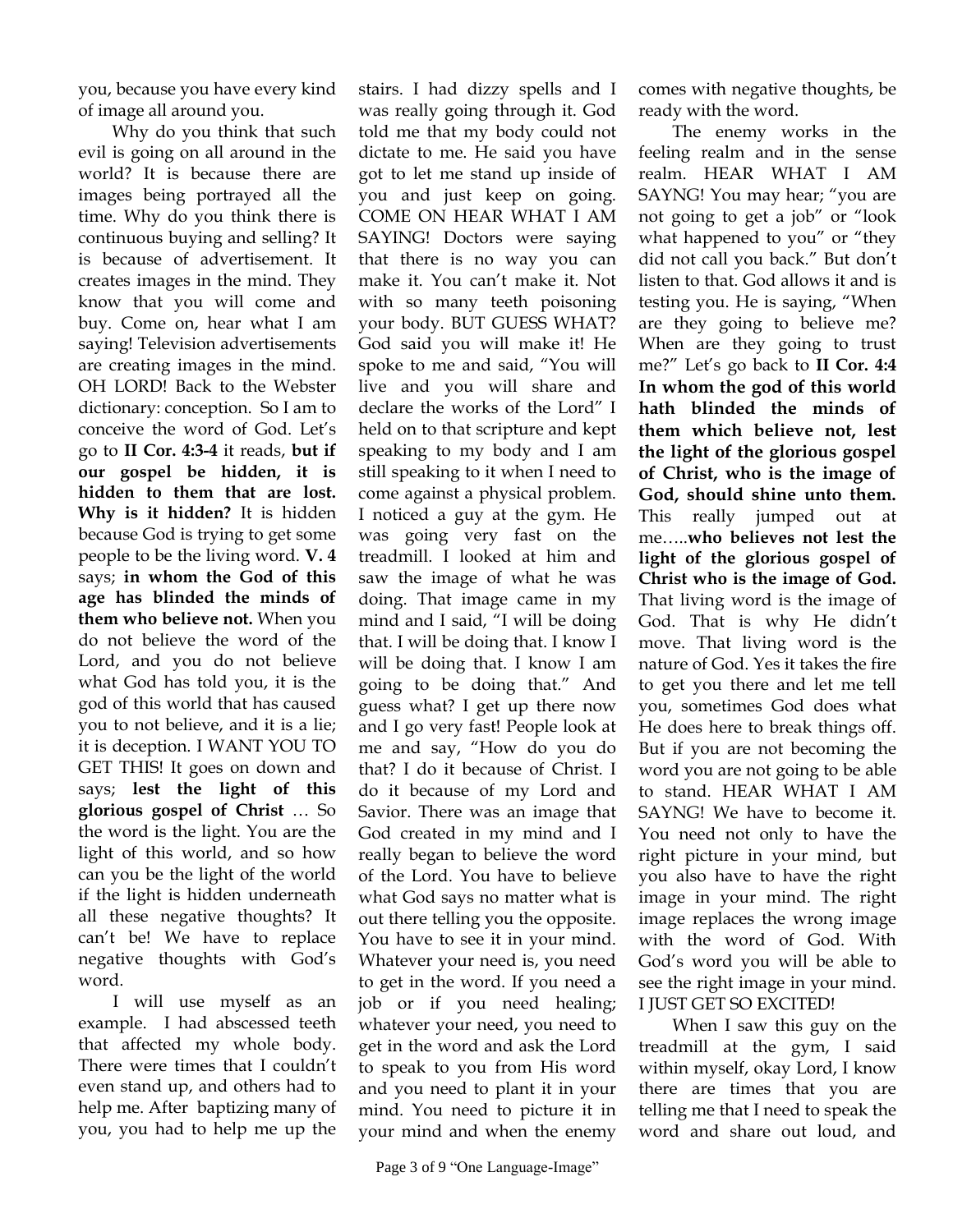then there are times when you go within to minister to people we see and meet. He said yes! I want to show you something. The woman with the issue of blood, Joyce! One thing that she did was talk to herself. **Matt 9:20 For she said within herself, if I may but touch His garment, I shall be whole.** She was looking at the word. She was looking at Jesus! She had the issue of blood for twelve years. Twelve is the divine government of God. She represents your soul, my soul, everybody's soul. She had gone to so many physicians. She went here and there. That is what people are doing today. They are going here and there trying to find the answers to everything. But when she cast her eyes upon the word and fell upon the righteousness of Jesus Christ she said within herself, if I just touch the hem of His garment, I shall be made whole. Jesus said that she was made whole because of her faith, not because of Him. It was because of HER faith in Him. LORD HAVE MERCY!

Now in the case of the centurion, He was smart. He had an understanding that in his position he had authority. He had a superior, someone over him; but he also had some people under his command and he understood that whatever he told them to do they had to do it. So he said to Jesus, You don't have to go to my servant's house, just speak the word only. The centurion spoke without and the woman with the issue of blood spoke within. COME ON HEAR WHAT I AM SAYING! There are times when God says speak the word out and there are times

when he says to speak the word within.

I want to bring a balance here because people say, well why aren't they speaking the word out loud while they are sitting here and holding hands? Not knowing that all the while God is healing people and delivering some and setting them free from spirits. Well there is silence, because it is happening within. It can happen without, and it can happen within. God is taking us back to where we are able to be still and know that He is God. He is taking us to where we rest in Him and let Him do His thing! We move over and let Him do His thing. I have learned that I can stay in this realm, but if He tells me to do something else, I will. Actually this week I had an individual call me and the Lord said for me to descend and prophecy to him, because that was the realm he was in. But I know that I don't belong there, because the Father has taken us deeper. We are not any better than anyone else. It is just a greater, broader way of what He is doing and how He is moving.

Look at **2 Peter 1:4**, **it says by which are given to us exceeding and great precious promises that by these you might be partakers of the divine nature.** So how do we partake of that divine nature? We partake by all that He gave us. He did everything on the cross. It is finished. He has given you all the promises. They are yours. Isn't God good!

He talks about you and me, looking into a mirror. We are beholding Him in this mirror. What is the mirror? It is the word and when you are beholding the word, it says that you are being changed from glory to glory into His image. The good news is the divine nature of God. That is God's nature. That is the image that He wants you to come into, His word.

The word of God is so vitally important and so I began to ask the Lord, how come some of us are not entering in? Let's go to Genesis and I will tell you why. One of the reasons is you are not meditating on the word enough. None of us are. It is not all about knowledge, but it is becoming the word. We are going to help you so that you can understand these things here.

Now this really jumped out at me in **Gen. 11.** All these people were building a tower; a brother in the Lord brought this out last week. He spoke about unity and this is what God is trying to do here with His sons. Look at **Gen. 11:6 And the LORD said, Behold, the people is one, and they have all one language; and this they begin to do: and now nothing will be restrained from them, which they have imagined to do.** They were doing it in the negative and they were not being led by the spirit. They were doing it in their imaginations and their thoughts. OH LORD HAVE MERCY! When the Lord saw what they were doing….in verse 6, six is the number of man; and the Lord said, behold the people are one, and they have all one language. Oh, if only God's sons had just one language. What you say disannuls many of the promises of God in your life and also what you think disannuls many of the promises of the Lord in your life.

Imagine if you could get a group of people in unity with just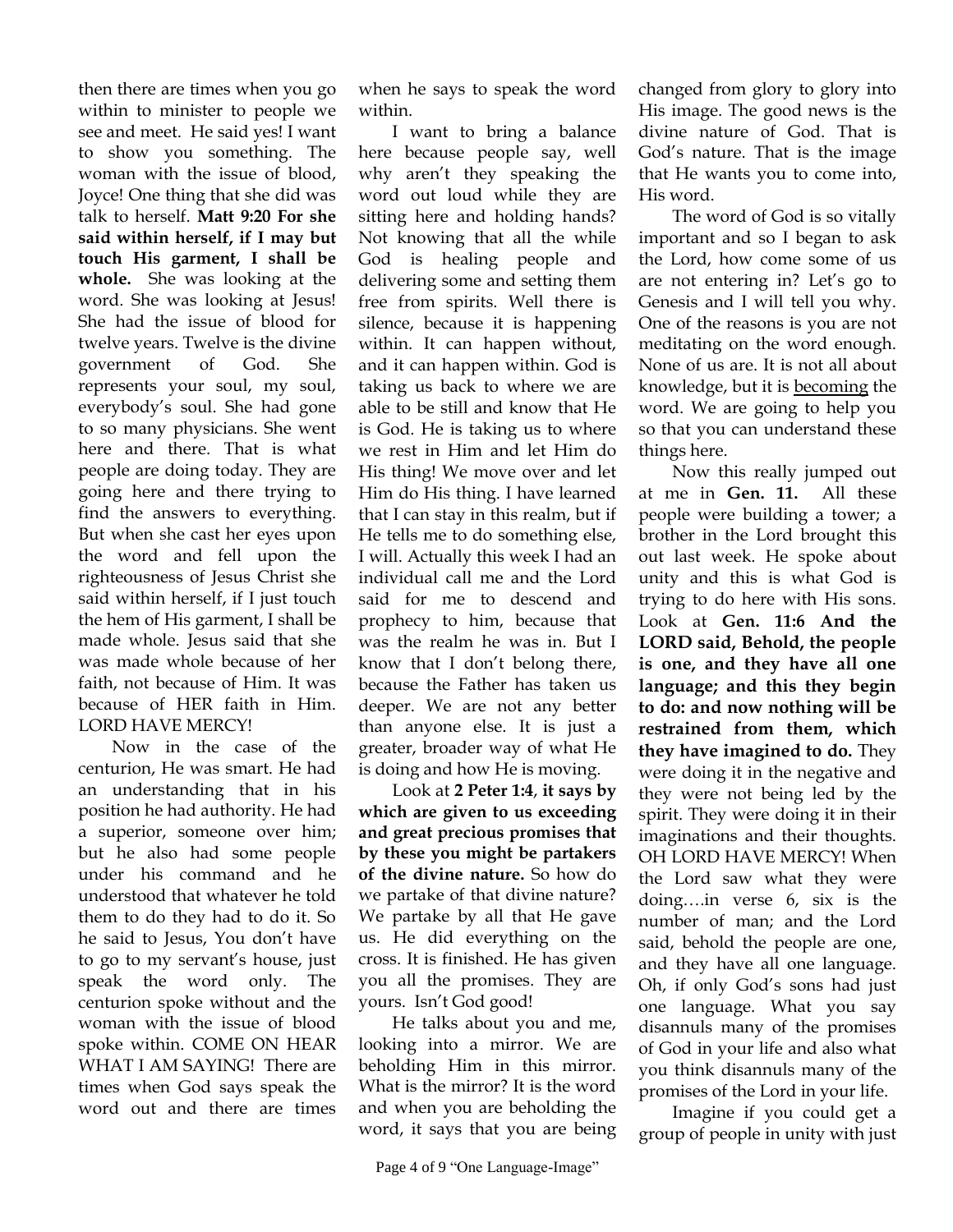one language. Come on and hear what I am saying!

In the time of Noah there were angels who where going into the daughters and they where going into the soul. They where going in and they had every imagination that you could possibly think of, and God decided to destroy them. There was one man who walked with God, and that was Noah. To walk with God is to believe His word; to trust Him and believe what he said He would do. I said, Lord you are bringing us to the place where there is not much we can say, because if it does not line up with your word we just can't say it.

This week I was trying to give an individual an example of how I want to avoid naming a condition or a medical problem that I might have. People ask, how are you doing? I don't want to specifically name a problem or ailment. I don't want to give it strength. I am not in denial, but I simply refuse to say I have it. You hear people say, I am catching a cold. Well if you say that you will catch a cold, you sure are going to get a cold. Or they say, I have cancer, well you are going to have cancer. COME ON AND HEAR WHAT I AM SAYING! The doctors may say that you do have it, but the bottom line is that it is on the cross. It is on the body of the Lord Jesus Christ. So I have to use the word of the Lord and speak the word in reference to my condition because if you talk about your condition it gets worse. Even this week I said one little thing and the pain came back. So if someone says how are you doing? I say, I am working on something and that's it, or say nothing or I mention the scripture that God gave to me. When we start having the same language your conversation begins to line up with the word of God. That is why David said, "Lord let the meditations of my heart be acceptable in thy sight." He wanted to meditate on the right things not the wrong things. Read **Psalms 19:14**

Oh, you think God doesn't know the things that you think and doesn't see and hear the things that you say? But of course he does! You need to allow Christ to discipline your thoughts and your mind. Some thoughts can come from other people. You can be driving down the road and pick up thoughts from other drivers. You can pick up anger and anxiety or stress from others. Some are very dangerous drivers, and you can't get caught up in it, but you can feel the vibration and the energy. You do not have to get caught up in what is going on, begin to IDENTIFY with who you are in HIM! Your true self is Christ in you, which is love. Love does correct. Yes, Jesus corrected and he was firm but the fruit of the Spirit is love, joy and peace and kindness. That is who you are. But if we identify with the flesh we decline out of the spirit, and get caught up in the vibration and energy of this world. No wonder in **Rom. 8:5-7 For they that are after the flesh do mind the things of the flesh; but they that are after the Spirit the things of the Spirit. For to be carnally minded is death; but to be spiritually minded is life and peace. Because the carnal mind is enmity against God: for it is not subject to the law of God, neither indeed can** 

**be**. He says those who mind the flesh will reap corruption, but those who mind the spirit will reap life. If you are minding the word and the spirit you can only reap life. **Gal. 6:7-8 Be not deceived; God is not mocked: for whatsoever a man soweth, that shall he also reap. v.8 For he that soweth to his flesh shall of the flesh reap corruption; but he that soweth to the Spirit shall of the Spirit reap life everlasting.**

David meditated on the word day and night because he loved the word. So when you go through trials you need to start or continue to meditate on the word. Ponder over it; think about it and say, I refuse to accept what I am feeling in my body right now. God has given me His divine power and His word. I remind Him of His promises. God loves you, and He watches over His word to perform it. LORD HAVE MERCY! Can you get excited with me! **Gen. 11:6** Here, it says; **behold the people are one and they have one language.** It says as if one people speaking the same language; they have begun to do this. The language they had, they walked out. That is the problem. We are not doing it. I get amazed here sometimes. We may minister a word and it has so much life, but when we are finished someone comes up and speaks to me of other things, and I know then that they did not hear a word that was just preached. If they had heard and understood the message they would not even be talking about their problems.

You speak the word that God has given you. As an example, if you have financial problems you need to ask the Lord why. Is what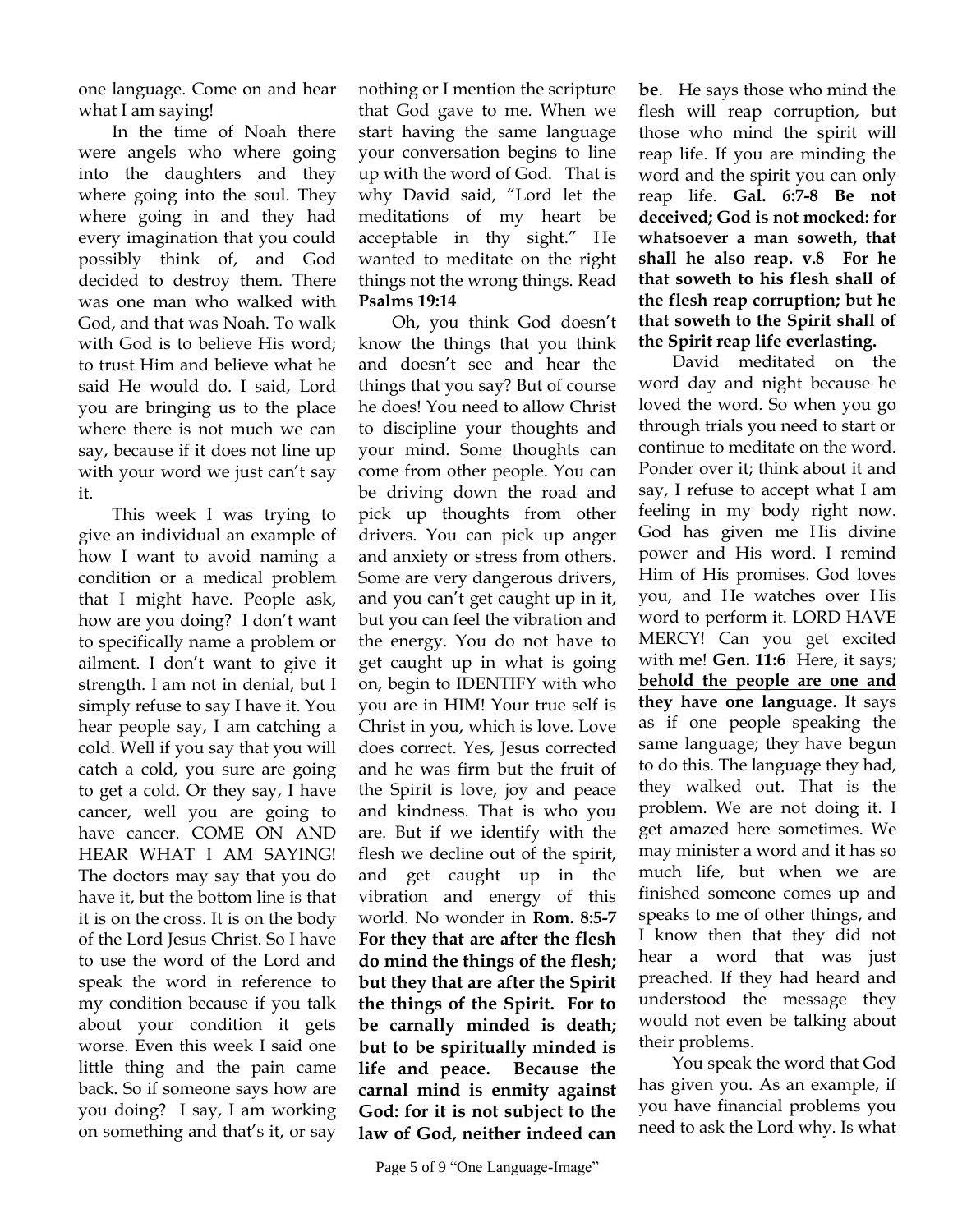you are doing lining up with the word? The Lord used to tell me, Joyce give where you are being fed. You don't go to McDonald's and order and then go to Wendy's and pay. You don't go to Giant to shop and then go to Safeway to pay. You give into the Kingdom. You wonder how all these churches today that are teaching religion and not the word exist today. It is because God's people are giving to the churches and not to the Kingdom. If only they would wake up and realize that God wants them to give to the Kingdom of God; to give to Him. If they did this, all the false teaching would go by the wayside. There is so much false teaching and it is kept alive, because somebody is supporting it. God wants us to support the genuine and the real and to support what He is doing today. But they are not doing it.

When I was meditating on this I heard; if you abide in me and my words. Now what does that mean? To abide is to keep the same image in the mind; to keep the same picture of what THE WORD SAYS. You are to picture in your mind what the Lord has told you. If he said you will get a job, you are to keep that in your mind. If God has told you that the problem is resolved then you have to keep that in your mind. Do not look at the in-between. **II Cor. 4:18 While we look not at the things which are seen, but at the things which are not seen: for the things which are seen** *are* **temporal; but the things which are not seen** *are* **eternal.** He said that it is resolved. That is what you have to remember and keep in your mind.

The thief comes to steal and he is trying to get you back into the feeling realm and back into what you see. But we are not to look at the things which are seen, but we are to look at the things which are not seen. So when I look at the things that are not seen I am looking at the word. I AM LOOKING AT THE WORD. **Jesus said, It is written! It is written!; It is written! Matt. 4:10- 11 Then saith Jesus unto him, Get thee hence, Satan: for it is written, Thou shalt worship the Lord thy God, and him only shalt thou serve. Then the devil leaveth him, and, behold, angels came and ministered unto him.**  He kept looking at the word. He had a picture in His mind. You have to get a picture in your mind. If you are still talking on the outside of you, you don't have it yet. You have to eat the word, digest it and become it. And the only way that will happen is by you meditating and pondering over the word. Then you will become it. It is a living word. IT IS ALIVE!

Why do you think that there are so many abortions today? God told me a long time ago that there will always be abortions, because it is something that happens in the natural to show what is happening in the spiritual, and that His word is being aborted all the time. It is constantly being aborted. The word of God is His sperm. Can you understand that? It is the sperm of the Lord. It is that living word. He puts that image of His word in your mind, and your mind has to conceive it, and then you picture it. You begin to picture His word then all hell breaks loose because God will

test you. Look at **Luke 8:13** It explains very clear that what happened when the seed fell on the rock. The word was welcomed by the hearers, but there was no root. You have to get the word to where it has root in your faith. In **verse 13 it says that those that are on the rock are the ones who receive the word with joy when they hear it.** The rock is Christ. They hear it. You are hearing it today. They received it; you are receiving it today, and you are receiving it with joy. It says; and these have no root, they believe for a while. I know all of you believe this. Raise your hand if you believe! I hope you do or you are in deep trouble! It goes on to say, but in the time of testing they fall away. Why do they fall away? They fall away because the word didn't have any root! Is that not true? So when the testing came they fell away. Every time He gives you a word, a test comes. He uses the test. And if the word hasn't taken root you are going to fall out of the rest of God and out of trusting Him, because of the negative images and thoughts that are in your mind, which causes you to descend.

 Understand that there are oceans of thoughts around you and you have to guard your mind. I can see why He said to guard your mind. Guard your Mind!

The Garden of Eden is right here in your mind. The second thing is understand that sometimes you carry an unclean spirit. You can have more than one. There are good spirits and bad spirits. Some of these unclean spirits came when you were born and came from your generations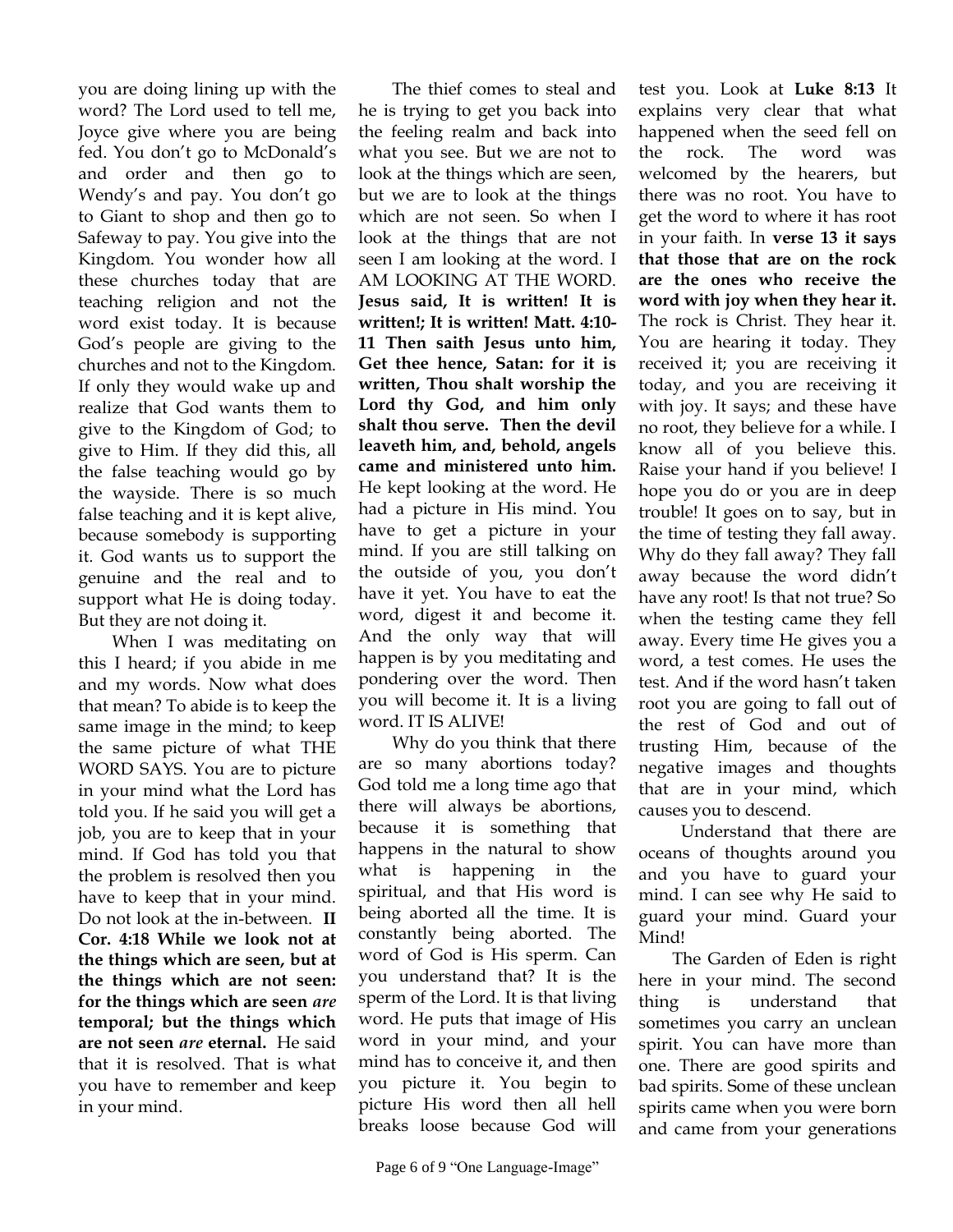or could have come from some traumatic experience that you had. A person can be walking in the spirit and keep getting wrong or negative thoughts, but you can start to worship God and keep replacing those thoughts with the word. You keep speaking or thinking the word. You replace the negative thoughts, because they are not your true image. Your true image is peace and life and love. Your true image is also being able to conduct and control any mood swings. So many people have mood swings, and they swing one way and then the other. You wonder why they keep swinging. It is because they become one with that spirit that is in them and they can't help it. Or they become one with the flesh which is the carnal mind. The behavior can come from various sources. But you can overcome it through the Lord and His word.

I had a spirit in me that was an Indian girl and God showed me that He would deliver me in His time. It was years later when He did. I overcame it through the word and my relationship with Christ. You have got to identify with who you are in Him. The spirit will try to interject repeatedly, but you have to be sure not to feed it. It is about not having an identity crises, but having to identify with who you are in Christ. How many times do we identify with the flesh? How many times do we identify with feelings and emotions? How many times do we identify with images outside of us? I am not denying that there is darkness in the earth, but we have to learn where we live, and we have to be what God has called us to be. If we don't, then

we will be caught up in all those roaring waves of thoughts, and the energy that is in the world.

You are not darkness; you are the light of the world. God showed me that you can develop patterns of thoughts, and that some of these patterns become strongholds in the mind. God gives you time to know when that is happening. Sometimes it will creep up on you before you know it. It is the little foxes that spoil the vine. It is the little things that just creep in. Those little creepy, goofy thoughts which are very subtle. I asked God if this is an on going thing. He answers yes, until I rise up in you; until I fully rise up inside of you. It is about discipline and you can not do this without Him. It is the word of God that will sustain you. Look at **John 15:5; if you abide in me and my word abide in you.** First you have to abide in Him. You are to be one with Him, because if you are not one with Him you get into the flesh, and it is all about me, me, me. You just have your mind on yourself. You are minding the things of the flesh.

I find that no matter what condition you are in, if someone needs help and God says to minister to that person, you just do it. Then you forget about yourself. I have gone to the 7-11 store as weak as a kitten. (I don't know how weak this is, but you know what I mean.) We would go there and serve coffee. I would say, God these people don't know what I am going through. He would tell me to shut up and minister to the people. As I was willing to do that, all this energy would come over me, and through me to minister to total strangers. Why? Because I got my eyes off of myself. **Phil. 2:5 Let this mind be in you, which was also in Christ Jesus.** He wants you to have the same mind that He had; so He said if you abide in Me, I will abide in you. The only way you can abide in Him is to have a union, a relationship with Him and to trust Him and walk in faith. No wonder He said if you abide in me and my word; My words abide in you. You can ask what you will and I will give it to you. It shall be yours! No maybe, if, ands or buts about it. I want to say that again. **IT SHALL BE YOURS!** 

Now go back to **Gen11:6** look at these peoples. It says they have the same language and they are in unity. They are doing what they believe in, and they were all one in unity. They believed it all together. And the Lord said, **behold they are one people and they have one language and this is the beginning, and NOW NOTHING will be held from them.** LORD HAVE MERCY! Did you hear that? Did you get it? I could shout on that one! Now God said, **this is the beginning of what they will do and now nothing they have imagined they can do will be impossible for them. Nothing will be withheld from them. He said you will ask and I will give it unto you.** He can't hold it back. They were people in the negative, but if they would get the right image, God would not hold back.

If you and I begin to get a picture of God's word in our mind and begin to do what He says and believe and trust Him, and walk this thing out, He can not hold anything back because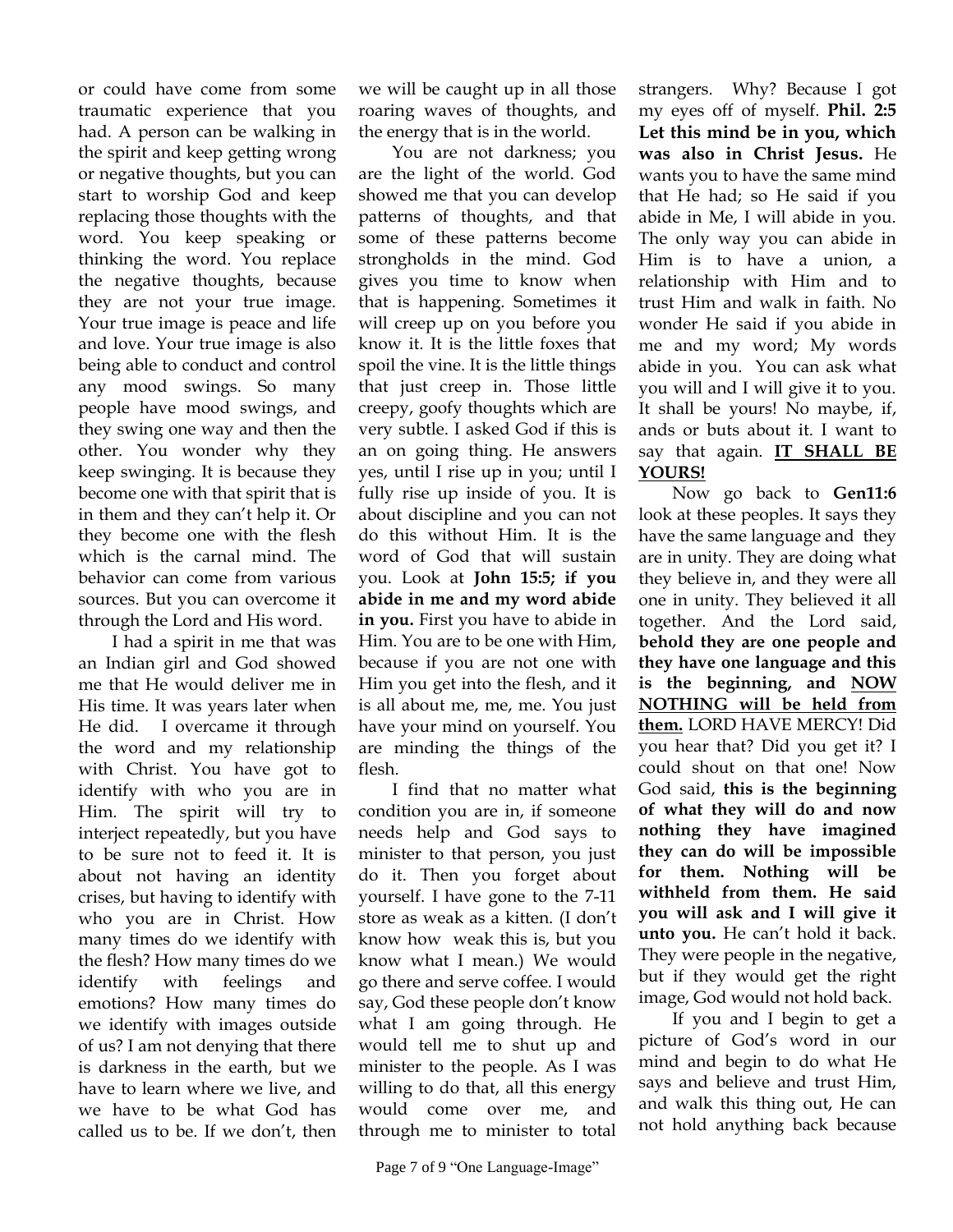He watches over His word. He said, **nothing will be withheld from them which they have imagined to do.** Notice, they had to have the image first. Now look at all the successful people in the world. They are successful, because they have an image in their mind. They don't even know God. Some worldly people are wiser than God's own people. The church looks really bad and that is why some say I don't want what you have, because where does it get you. LORD HAVE MERCY! God doesn't mind if you have things because He is a rich DAD! But He doesn't want you to get totally caught up in things. He says **Seek ye first the Kingdom of God**. Seek first His word, His will and His righteousness and all these things shall be added unto you. You can not have one foot in the world and one foot with Jesus. You have to come out of the world. You have to come out of the system; out of Babylon. You can not keep going back into religion (churches) because God is sayingcome out of her! Come out of her or you are going to be sucked into it before you even know it. Be ye separated unto Me. He is setting some people apart. Let's get the same language here! If you want to have unity you have got to have the same language. If you want to have unity you have to start doing it. Oh, God is so good! He is so good! Thank you Lord!

It is about the images in the mind with illusions. God used my son to call me up and tell me about a car that he wanted to buy but he wasn't sure whether he should or not. He told me about some man who had been trying

to sell Him a 1982 Corvette for the last two years. He wanted my advice. Well I reminded him that he said that he needed a new bed so why would he want to buy a sports car? He described the car and it created an image in my mind of a car that was not a good buy. He really wanted me to tell him what to do but I said son, you need to talk to the Lord. My son stays on the computer for hours when he has nothing else to do. He kept procrastinating and his brother told him to stop talking about it so much and just make up his mind. He continually talked about what was wrong with the car. I had a poor image in my mind regarding the car. He bought the car and asked if he could come by to show it to me. Now he had already created an image in my mind, but when I went outside to take a look at it, it looked like a brand new car! It had no dents. It did not need a paint job, the motor was purring, it had new shocks. He brought the car for only \$5,000.00. I had to share that with you just to show you how someone else can create an image in your mind and it is not even a true picture. I fell for it. I accepted what he had told me. The Father wants you to know the word. Check everything out with Him. We all misjudge. We misjudge ourselves many times, but God wants us to have the correct image in our minds and the only way that can happen is to know the word. Everybody has a situation to deal with and if the Father has spoken to you, and has said that He will take care of it, then believe Him. I always make sure if there is something within me that He is trying to get

me to look at. Examine yourselves! That is the first thing that you do. Examine yourselves to see whether you are still in faith; believe the word. Examine yourselves to see if you have followed His instructions. **II Cor. 13:5 Examine yourselves, whether ye be in the faith; prove your own selves. Know ye not your own selves, how that Jesus Christ is in you, except ye be reprobates?**

Have you been talking about people or pastors when you shouldn't be? You have to talk about certain things, and sometimes you have to show an individual where they are in false teachings. Jesus didn't beat around the bush. This scripture comes to me, **He that orders his conversation aright I will show him the salvation of God, Psalms 50:23** Jesus was a man of few words. If you need healing in your body and the Lord has spoken to you that He is going to heal you, believe Him! Now I am not doing away with doctors. I am not saying that. I tell everybody, just follow the Lord; to the leading of the Spirit. Sometimes people believe in medicine more than they believe in Jesus Christ, and His healing. At times you are given medicine to sustain you, but that is not the bottom line of healing, and I asked the Lord why? He is touching some of you already with His healing and some are getting better in certain areas in your life and I thank the Lord for that, but I really think that some of you will be healed by the word. You have been in the word for so long and now He is holding you accountable for what you know. It can come in any